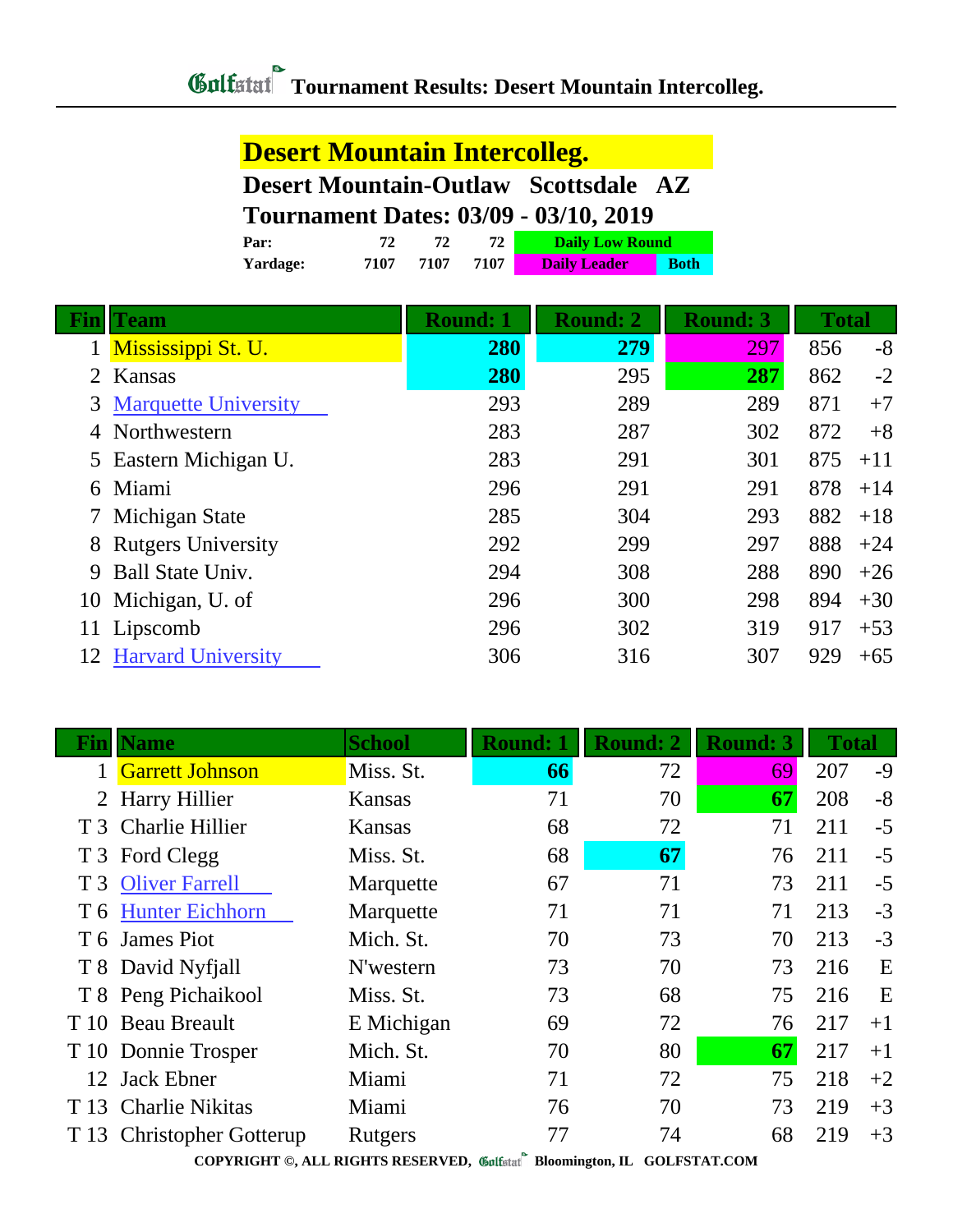|      | <b>Fin</b> Name         | <b>School</b>     | <b>Round: 1</b> | <b>Round: 2</b> | <b>Round: 3</b> | <b>Total</b> |      |
|------|-------------------------|-------------------|-----------------|-----------------|-----------------|--------------|------|
|      | T 13 Drew Shepherd      | Kansas            | 77              | 71              | 71              | 219          | $+3$ |
|      | 16 Lucas Becht          | N'western         | 73              | 72              | 75              | 220          | $+4$ |
| T 17 | <b>Cougar Collins</b>   | E Michigan        | 70              | 73              | 78              | 221          | $+5$ |
| T 17 | Eric McIntosh           | N'western         | 73              | 73              | 75              | 221          | $+5$ |
| T 17 | <b>Grant Fairbairn</b>  | Harvard           | 70              | 81              | 70              | 221          | $+5$ |
|      | T 17 Jeff Doty          | Kansas            | 69              | 77              | 75              | 221          | $+5$ |
| T 17 | <b>Zack Mason</b>       | E Michigan        | 75              | 75              | 71              | 221          | $+5$ |
|      | T 22 Brian Ohr          | Miami             | 74              | 77              | 71              | 222          | $+6$ |
|      | T 22 Everton Hawkins    | N'western         | 68              | 72              | 82              | 222          | $+6$ |
|      | T 22 Henry Spring       | Michigan          | 72              | 75              | 75              | 222          | $+6$ |
| T 22 | <b>Matthew Bachmann</b> | Marquette         | 76              | 76              | 70              | 222          | $+6$ |
|      | T 22 Ross Bell          | Miss. St.         | 73              | 72              | 77              | 222          | $+6$ |
|      | T 22 Timothy Wiseman    | <b>Ball State</b> | 73              | 75              | 74              | 222          | $+6$ |
|      | T 28 Ben Dunne          | Michigan          | 73              | 73              | 77              | 223          | $+7$ |
|      | T 28 Jack Cunningham    | <b>Ball State</b> | 72              | 80              | 71              | 223          | $+7$ |
|      | T 28 Jack Mortell       | Miami             | 75              | 72              | 76              | 223          | $+7$ |
|      | T 28 Zach Sudinsky      | E Michigan        | 74              | 71              | 78              | 223          | $+7$ |
|      | T 32 Joey Ranieri       | <b>Ball State</b> | 74              | 78              | 72              | 224          | $+8$ |
|      | T 32 Keegan Bronnenberg | <b>Ball State</b> | 75              | 78              | 71              | 224          | $+8$ |
|      | T 32 Oliver Whatley     | Rutgers           | 75              | 71              | 78              | 224          | $+8$ |
| T 32 | Tony Jiang              | Rutgers           | 74              | 71              | 79              | 224          | $+8$ |
|      | T 32 Ty Celone          | E Michigan        | 70              | 78              | 76              | 224          | $+8$ |
|      | T 37 Austin Kendziorski | Marquette         | 74              | 78              | 73              | 225          | $+9$ |
|      | T 37 Charlie Pilon      | Michigan          | 73              | 76              | 76              | 225          | $+9$ |
|      | T 37 Patrick Sullivan   | Michigan          | 77              | 78              | 70              | 225          | $+9$ |
|      | T 37 Ryan Lumsden       | N'western         | 69              | 77              | 79              | 225          | $+9$ |
|      | T 37 Troy Taylor II     | Mich. St.         | 68              | 77              | 80              | 225          | $+9$ |
|      | T 42 Andy Spencer       | Kansas            | 75              | 76              | 75              | $226 + 10$   |      |
|      | T 42 Linus Samuelsson   | Lipscomb          | 73              | 75              | 78              | $226 + 10$   |      |
| T 44 | <b>Matt Murlick</b>     | Marquette         | 81              | 74              | 72              | $227 + 11$   |      |
|      | T 44 Nick Carlson       | Michigan          | 78              | 73              | 76              | $227 + 11$   |      |
|      | T 44 Paul Swindell      | Lipscomb          | 78              | 75              | 74              | $227 + 11$   |      |
|      | T 44 Zach Rosendale     | Mich. St.         | 71              | 77              | 79              | $227 + 11$   |      |
| 48   | <b>Andrew Walker</b>    | Mich. St.         | 78              | 74              | 76              | $228 + 12$   |      |
|      | T 49 Ben Sigel          | Kansas            | 72              | 83              | 74              | $229 + 13$   |      |

## **Tournament Results: Desert Mountain Intercolleg.**